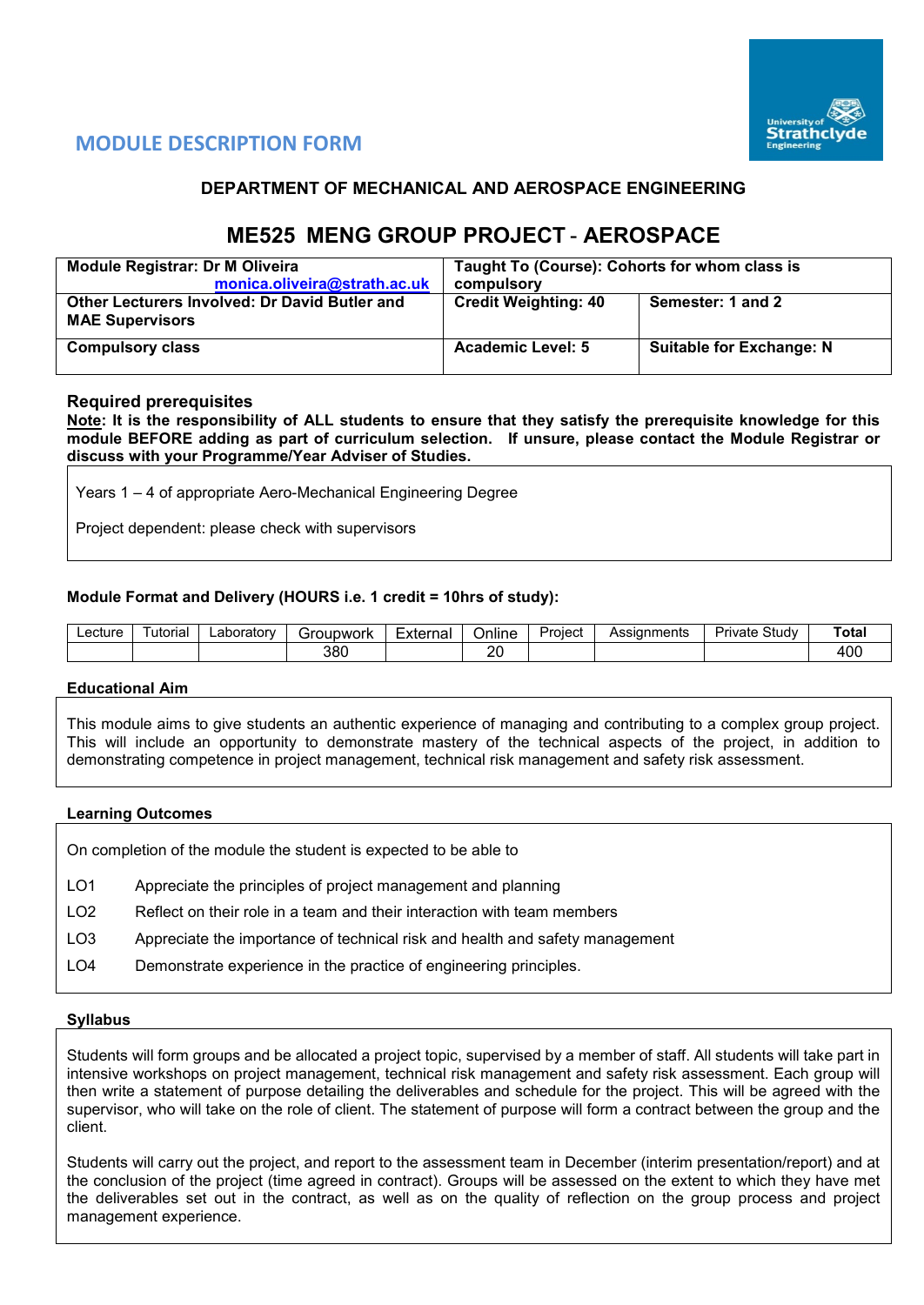## **Assessment of Learning Outcomes**

## **Criteria**

For each of the Module Learning Outcomes the following criteria will be used to make judgements on student learning:

- LO1 Appreciate the principles of project management and planning
- C1 Show an ability to develop a detailed project plan
- C2 Be able to analyse the critical path of a project<br>C3 Understand project estimating and project cont
- Understand project estimating and project control
- LO2 Reflect on their role in a team and their interaction with team members<br>C1 Critically analyse their contribution to the proiect
- Critically analyse their contribution to the project
- C2 Consider the interaction between team members
- C3 Reflect of the influence of team structure on team effectiveness
- LO3 Appreciate the importance of technical risk and health and safety management<br>C1 Understand the need for technical risk management
- Understand the need for technical risk management
- C2 Apply appropriate methods to support risk analysis<br>C3 Appreciate the role of uncertainty and modelling
- C3 Appreciate the role of uncertainty and modelling<br>C4 Appreciate the obligations of health and safety is
- Appreciate the obligations of health and safety law
- LO4 Demonstrate experience in the practice of engineering principles
- C1 Apply or develop appropriate methodologies required for project development
- C2 Master the technical aspects of the project

The standards set for each criterion per Module Learning Outcome to achieve a pass grade are indicated on the assessment sheet for all assessment.

#### **Principles of Assessment and Feedback**

*(within Assessment and Feedback Policy at: <https://www.strath.ac.uk/professionalservices/staff/policies/academic/> )*

The following principles have been addressed in the design of the assessment.

#### **Deliver high quality feedback information that helps learners self-correct.**

The assessment is by oral presentations and dialogue, which provides instant feedback on group performance in a twoway communication process. Students should note that regular meetings with their project supervisor will provide individual on-going formative feedback throughout the project, and they should make effective use of these meetings.

## **Ensure that summative assessment has a positive impact on learning.**

The summative assessment in through oral presentations, after which feedback/mark sheets are completed by each assessor. These are returned to each group within a week of the assessment. Groups are encouraged to discuss any issues with the assessors.

#### **Give choice in the topic, method, criteria, weighting or timing of assessments.**

Project deliverables and deadlines will be defined by the group through a statement of purpose. Progress at each oral presentation is assessed against these criteria. Each group will define the detailed work on their project in negotiation with the supervisor (client). Peer assessment allows students to engage in assessment.

## **Assessment Method(s) Including Percentage Breakdown and Duration of Exams** *(individual weightings)*

|                   | Assessment is by project work, reports and oral examinations, as follows: |     |  |  |  |  |  |  |  |  |
|-------------------|---------------------------------------------------------------------------|-----|--|--|--|--|--|--|--|--|
|                   | 30%<br>Interim assignment/presentation                                    |     |  |  |  |  |  |  |  |  |
|                   | Final report/presentation/promotional material                            | 70% |  |  |  |  |  |  |  |  |
| <b>L/Outcomes</b> | All learning outcomes are assessed by all assessments                     |     |  |  |  |  |  |  |  |  |

 *Indicate which learning outcomes (L01, L02 etc) are to be assessed by exam/coursework/project as required.*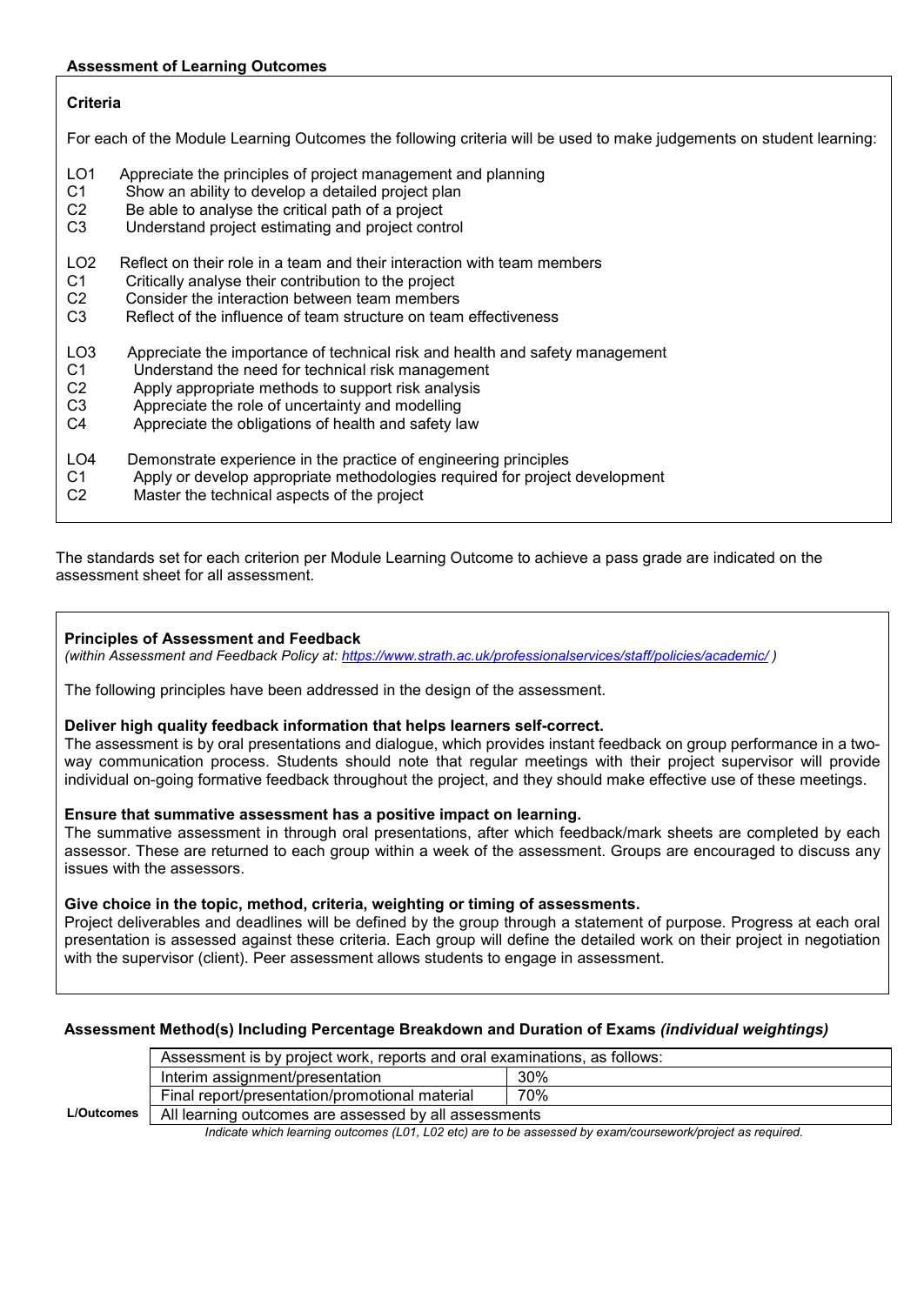## **Coursework / Submissions deadlines (***academic weeks***):**

Statement of purpose, semester 1 week 4

Interim assignment (including video recording of presentation if online), semester 1 exam diet Final report/presentation/promotional material (video pitch/executive summary leaflet), semester 2 week 10

**SUBMISSION DEADLINES WILL BE STRICTLY APPLIED. LATE SUBMISSION OF REPORTS/PAPERS OR NON-ATTENDENCE AT ORAL WILL BE RECORDED AS "ABSENT" AND ZERO MARKS AWARDED. Any personal circumstances that may cause late submission should be recorded and processed following the usual procedure.** 

## **Resit Assessment Procedures:**

A group that fails to meet the threshold level for a pass will be allowed to complete further <sup>AA</sup>work over summer, with submission during the August exam diet. This will be assessed for the August Board of Examiners.

## **^^Students must contact the module Registrar for details as soon as results confirm that a resit is required.**

#### **PLEASE NOTE:**

**Students must gain a summative mark of 50% to pass the module. Students who fail the module at the first attempt will be re-assessed during the August diet. This re-assessment will consist entirely of oral examinations. No marks from any previous attempts will be transferred to a new resit attempt.**

#### **Recommended Reading**

No specific recommendations. (Students will be expected to research extensively in support of their project)

## **Additional Student Feedback**

*(Please specify details of when additional feedback will be provided)*

Session: 2021/22

Feedback is individually given to each group. Additional feedback is provided to each group after each assessment in the form of written feedback sheets.

#### **Approved:**

| <b>Course Director Signature: E Henderson</b> |  |
|-----------------------------------------------|--|
| Date of Last Modifications: 31/08/2021        |  |

(Updated July 2021-MAE)